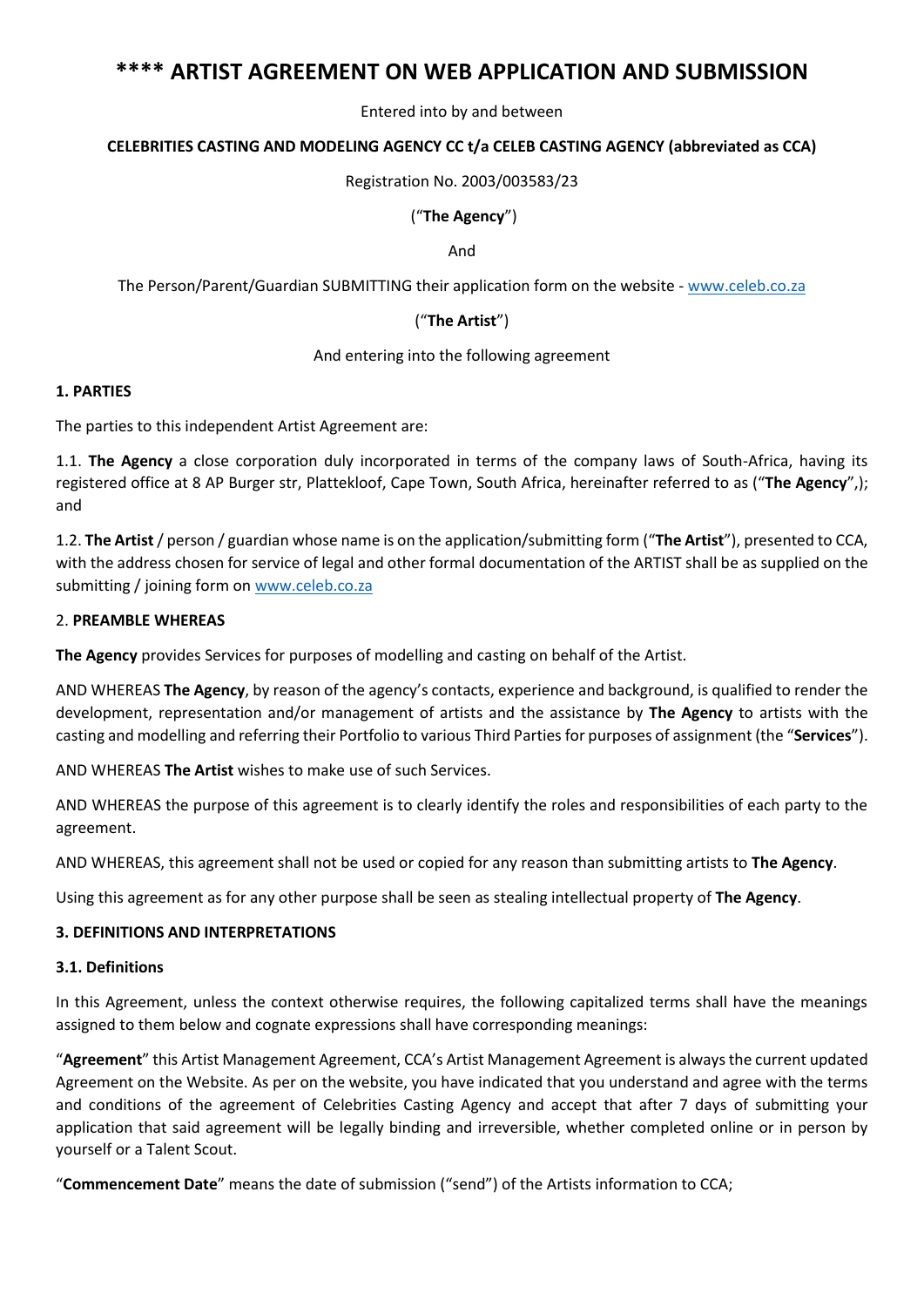"**Law**" the common law and any applicable constitution, statute, by law, proclamation, regulation, rule, notice, treaty, directive, code of practice, charter, judgment or order having force of law in the Republic of South Africa, and any interpretation of any of them by any court or forum of law;

"**Party" or "Parties**" the Agency and the Artist;

"**Website**" means the website address [www.celeb.co.za](http://www.celeb.co.za/) ;

**"Joining Fee"** means registration and administration Fee;

**"Hosting Fee"** Payment to be featured on the website;

**"Membership"** includes both the "Joining Fee" and "Hosting Fee";

"**Option**" means The Artist is on the final shortlist for an assignment/shoot and the Third Party has indicated their intention to use the Artist. During this period the artist must be available on call till the options expiry date.

"**Restraint Period**" means a period of 6 (Six) months.

"**Renewal Period"** means once the initial agreement period has expired said agreement will continue automatically on a month to month basis, until proper notice of cancellation is received by CCA.

**"Talent Scout / Scouting Photographer"** means an individual appointed by Celebrities to obtain information from the model to be able to present the model to production. This individual is registered and can be confirmed and identified by CCA.

"**The Portfolio**" means a collection of an Artist's photo images in the Agency's database and which are sent to Third Parties;

"**Third Parties**" means the Agency's clients, production houses that require Artists for purposes of assignments;

"**Jurisdiction**" means the Magistrate's Court otherwise having jurisdiction under section 28 of the Magistrate's Court Act of 1944, as amended and/or replaced from time to time in Cape Town South Africa;

"**Model Account**" Payments that were supposed to be paid by the model, subsidized by the agency until the artist gets work.

"**Model Amount**" Money due to the model after commissions, fees, taxes and **Model Account** were deducted. **Model Amount** also refers to the amount the model will get paid on a job worked as per invoice. If a model has joined in / signed up, through a model agency, talent scout or photographer scout, 5% of the model's income will be deducted on jobs on and above R5000.

### **3.2 This Agreement**

This Agreement shall be interpreted according to the following provisions, unless the context requires otherwise:

3.2.1 Unless otherwise defined herein, any phrase or word defined in the Act, has the same meaning in this Agreement;

3.2.2 References to a "person" shall include an individual, firm, company, corporation, juristic person, and any trust, organization, association or partnership, whether or not having separate legal personality;

3.2.3 The headings of clauses, sub-clauses and schedules are included for convenience only and shall not affect the interpretation of this Agreement;

3.2.4 The Annexures to this Agreement are an integral part of this Agreement and references to this Agreement shall include the Annexures;

3.2.5 Words importing the singular number shall include the plural and vice versa, and words either gender or the neutral shall include both genders and the neutral;

3.2.6 References to "this Agreement" shall include this Agreement as amended, varied, novated or substituted in writing from time to time;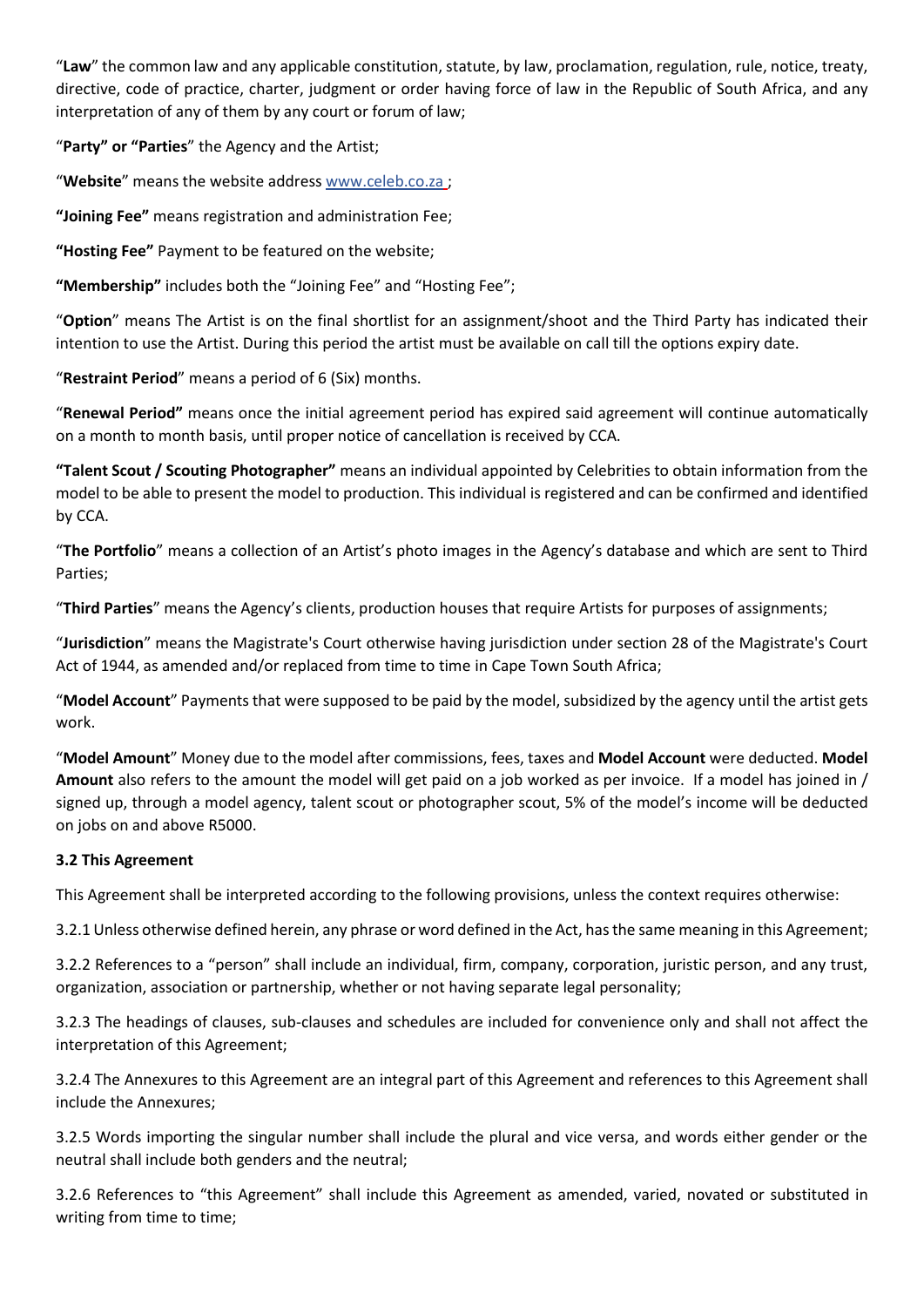3.2.7 The number of days indicated to commit an act or indicated for any other purpose, is calculated by excluding the first day and including the last day;

**3.3. If any provision of this Agreement is or may be held to be unlawful, invalid or unenforceable in terms of any Law, such provision or provisions shall to the extent possible, be regarded as severable from the remainder of this Agreement which shall still remain enforceable between the Parties.** 

### **4. APPOINTMENT**

4.1 The terms of this Agreement will commence within 7 (Seven) calendar days of date of online submission ("send") of the Artists' information to the Agency on the website and will endure for a fixed term of 12 (Twelve) calendar months (the initial period), giving production the opportunity to assign you in following seasons if applicable, for you may have been spotted for upcoming projects.

4.2 After the initial period, this Agreement will automatically continue on a month to month basis unless the Artist provides the Agency with a 1 (One) month notice of termination by sending a cancellation request in writing to the email address: [info@celeb.co.za](mailto:info@celeb.co.za) .

### **5. RIGHTS AND OBLIGATIONS OF THE AGENCY**

The Agency agreed to render the following:

5.1 to represent and protect the rights of the Artist to ensure that they are not exploited;

5.2 to make payment to artist on all money *received*, according to the agreement;

5.3 to provide Third Parties with the Artist's true profile and provide standard non-digitally enhanced "as is" photo images in accordance with the assignments requested;

5.4 to respond to all requests/briefs, assignments for the Artist and to forward the Artist's portfolio to relevant parties in order to enable all Artists to be given an opportunity to be selected;

5.5 to post all urgent messages onto their social media platforms;

5.6 to keep the website accessible to potential clients for the artists to be selected;

5.7 to sign and negotiate agreements and payments on behalf of the artist.

5.8 to contact the artist when they are selected by the client, via their given email address; and

5.9 to ensure that they work in accordance with industry standards and as an official member of OSCASA and NAMA utilize their expertise and approval over various production houses.

5.10 to cede this agreement to a third party.

5.11 to supply the Artist with a platform (refer to "Uploads" on Website) to upload latest images.

5.12 to supply the Artist with video uploading facilities (self-tapes).

### **6. RIGHTS AND OBLIGATIONS OF THE ARTIST**

6.1 The Artist agrees that the Agency may contact them in addition to receiving telephonic notification for castings by, mobile/cell phone Short Messaging Service (SMS), WhatsApp or e-mail. The Artist must always include their full name, contact details when responding to an SMS or email. The Artist understands that due to deadlines and the nature of the business, the Artist can be contacted late after hours.

6.2 The Artist understands that they are entitled to decline to attend a casting or audition. When the Artist has been chosen for the actual shoot or shortlist after the casting. The Agency will confirm availability of the Artist and put the Artist on Option for production to make the advert. If the Artist agrees to attend to be put on Option, they agree that they are obliged to be present at the assignment. If the Artist does not attend the assignment, they can be held liable for the costs thereof or held liable for the agencies loss of income.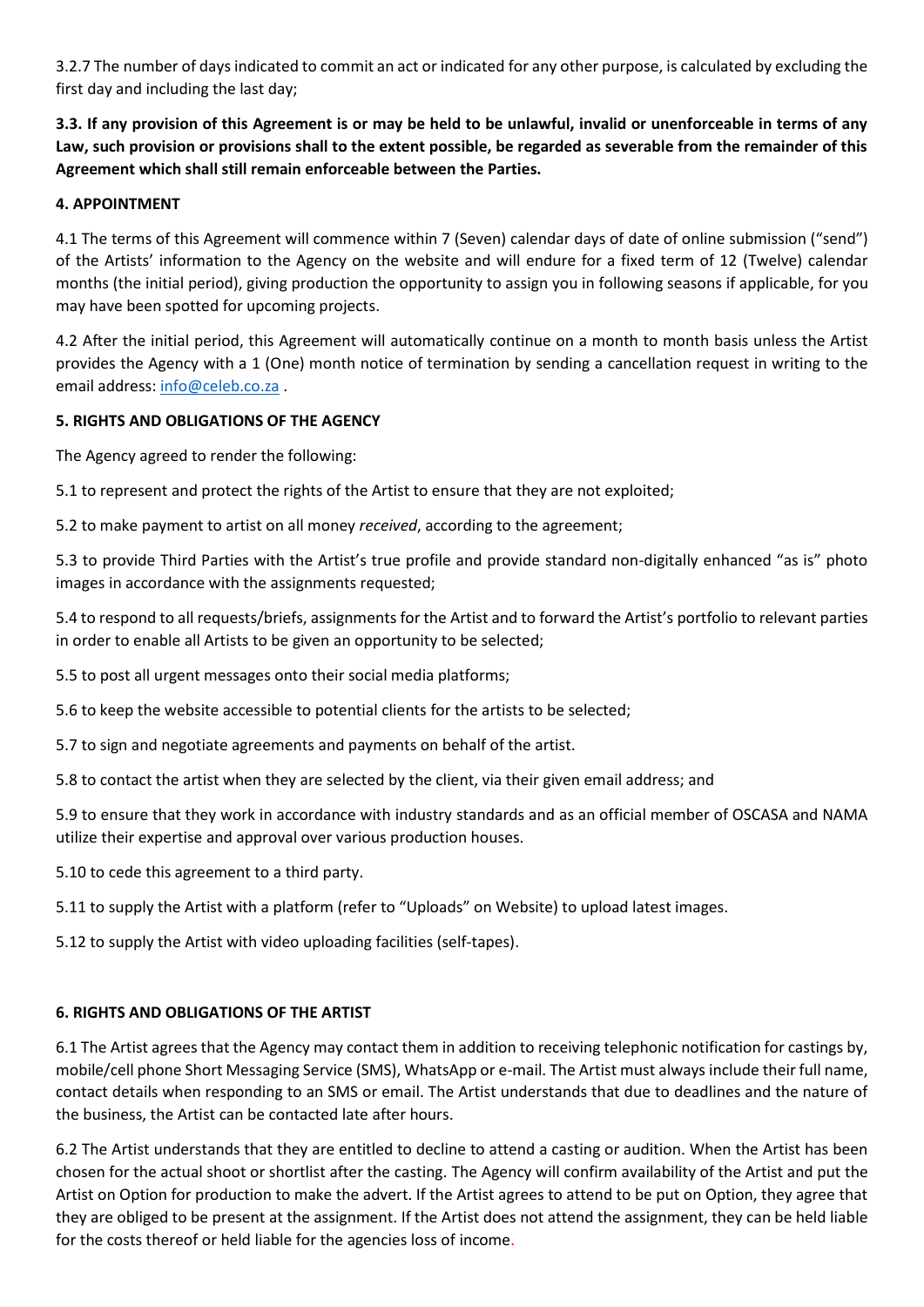6.3 The Artist undertakes to provide personal details whenever contact numbers are requested for invoicing.

6.4 The Artist agree not to display any irresponsible behaviour whenever representing the Agency nor any comments which will discredit the Agency and will not take any pictures while on film set and respect the clients' right to privacy on set.

6.5 After the shoot, the Artist will provide the Agency with shoot details, Job Card/Chit/Call Sheet, and will e-mail and give feedback to the relevant booker with the Job Name, Shoot Date/s, Correct arrival and Departure times and confirm their working hours on a daily basis for each assignment, in order for the Agency to invoice the Third Party. As well as their updated bank details, tax no and physical address.

6.6 The Artist understands and accepts that all classifications are not for discriminatory purposes but are there to facilitate efficient database searches.

6.7 The Artist agrees that the Agency may use images of the Artist as it sees fit and in a tasteful manner to promote the Agency with no remuneration accruing or owing to the Artist.

6.8 The Artist undertakes to follow the "Guidelines for Artist"/Casting process as seen on the Agency's website/emailed, website being [www.celeb.co.za.](http://www.celeb.co.za/)

6.9 The Artist agrees to follow CCA's social media platforms and only tag CCA with information that is not incriminating. The Artist view does not reflect CCA's views.

6.10 The Artist confirms that they may only belong to one Agency at a time.

6.11 The Artist may not use the company's name as a logo without pre-approval.

6.12 The Artist shall and must declare any previous competitive commercials at an audition /casting. If the Artist does not declare all the past work he/she shall be held liable for any costs/damages of any nature, should they appear in a competitive shoot.

6.13 Should the Artist be contacted directly for any assignments of whatever nature; the Artist is to immediately refer the necessary person to the Agency. The Artist will under no circumstances contact the Third Party for any reason whatsoever and keep to the Agency's protocol.

6.14 The Artist is required to provide to the Agency regularly, five updated images (two headshots, two full length shots and a character shot) as well as current measurements.

6.15 Artists under the age (18 years) is the responsibility of the guardian/parents at all time, and such guardian/parents shall remain responsible for any ill dealings or misbehaving of such an artist.

#### **7. PAYMENT TERMS**

7.1 The Artist shall pay to the Agency for the services rendered the amounts as per determined on CCA's website: www.celeb.co.za.

7.2 Payment (joining/hosting fee) shall be deducted from the Artist's bank account in the form of subscriptions, debit orders, eft's as indicated on the website.

7.3 In lieu of the Services rendered by the Agency to the Artist, the Agency shall be entitled to deduct an amount up to 40% (Forty percent), 20% booking fee and 20% agency commission from the amount paid by the Third Parties. The Agency shall thereafter pay the remaining amounts to the Artist and same shall be paid into their bank account. Note the 40% maximum commission is applicable to all types of CCA members. Depending on the type of shoot, feature/movie (chits received) or commercial which will influence the final payment. Irrespective if a mother agency were involved or not.

7.4 The model agrees that, when a model is scouted by a modelling school, talent scout or scouting photographer, 5% from his/her payment, can be paid from the "model's amount" to the party referred to in their submission form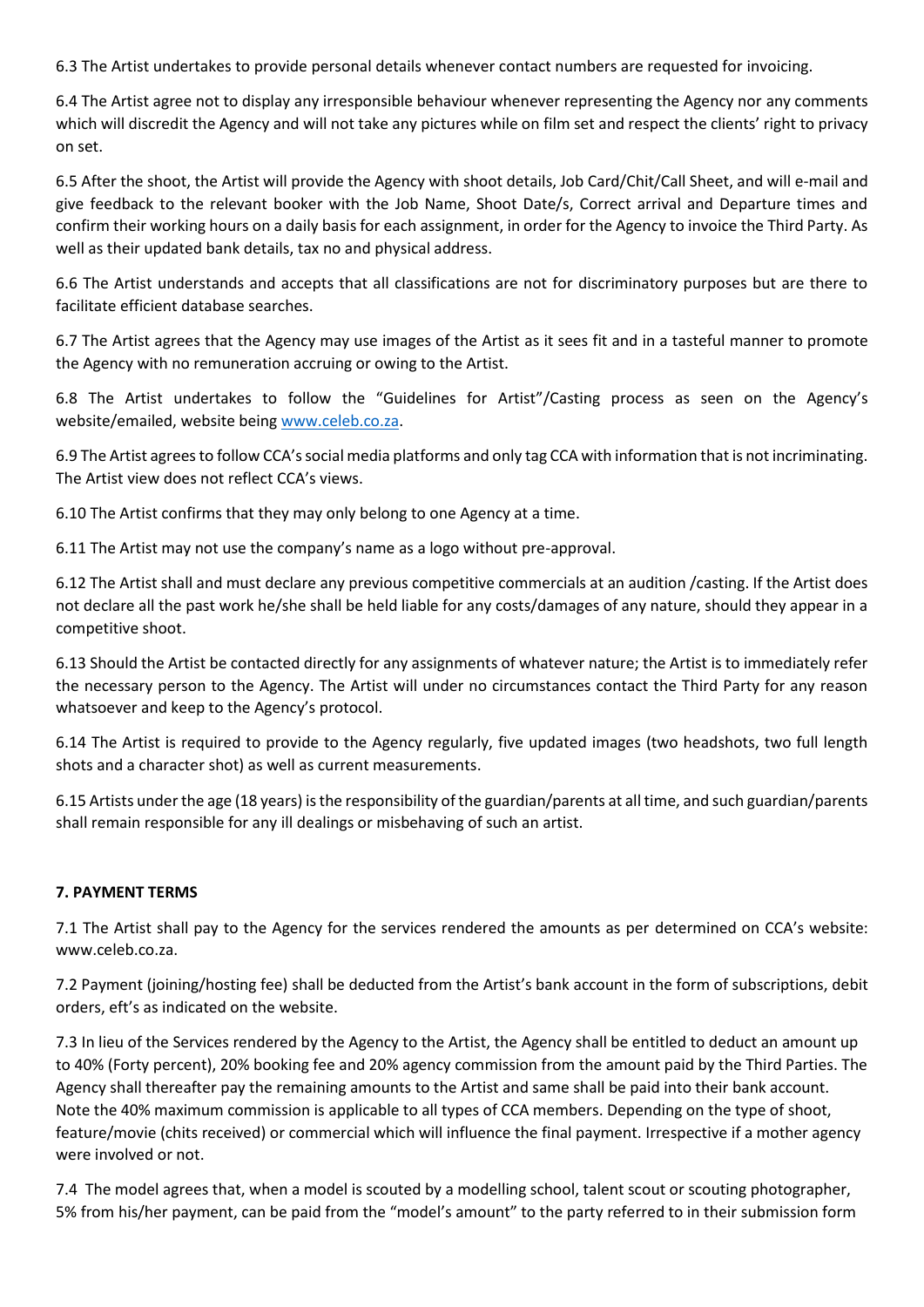for nett payments received above R10,000 (ten thousand rand). Applicable to TVC's (Television Commercials) and Stills, excluding features and crew.

Models on a model account (record of agreed expenses) will only receive payment after the account/money due, was deducted from the model amount. The "model amount" is the amount the model receives for work done.

The agency undertakes to pay out the Artist on money received by production, an amount calculated after deductions, the Agency's commission and modelling school costs if applicable, if signed up by n modelling school, and tax = the model amount. The Agency shall thereafter pay the remaining amounts to the Artist which shall be paid into their bank account.

7.5 The Agency shall only make payment to the Artist upon receiving such payment from the Third Party.

7.6 The Artist will supply the Agency with their bank details and update the Agency should there be any changes.

7.7 All fees payable to the Agency in terms hereof shall be made free of exchange and or set-off and no fees may be withheld for any reason whatsoever.

7.8 It is specifically recorded that any certificate or statement issued by the Agency and/or any of its authorized representatives evidencing the amount due by the Artist during any specified month shall be prima facie proof thereof.

7.9 The Artist agrees that should the debit order for any reason be returned, a penalty fee of R90.00 (Ninety Rand) will be levied and such penalty amount, as well as the monthly instalment may be deducted from the Artist's account on their next debit order date. Any outstanding payments towards the Agency shall be deducted before any payments for assignments completed, and failing the latter, in respect of any subsequent assignment.

### **8. ASSIGNMENTS**

8.1 Castings and Studio Shoots: In the event of the Artist confirming acceptance of a casting attendance or studio shoot, to the Agency, and in the further event of the Artist subsequently deciding to withdraw from such casting or studio shoot, such failure to attend shall entitle the Agency to deduct an administration fee of R200.00 from any fee due and owing in respect of any completed assignment and shall be added to the Modelling Account as part of payments due. Not attending a casting or studio shoot after committing to attend, taking opportunity from other Artist and putting the Agency in a bad light is a serious matter – for production is waiting upon you as the Artist.

8.2 Failure to show up on Set: In the event of the Artist failing to arrive on set after confirming appearance, the Artist agrees to be held liable for the financial implications of absconding starting at a liability of R500 or even up to all costs that may be incurred to reshoot a scene, depending on your role.

8.3 Job assignments of a minor: In the event that a minor falls ill (sick certificate required) and can not attend a job assignment due to said illness. The booker and production manager must be informed immediately. It will be required from a parent/guardian to show their commitment to the filming as opposed to a blatant cancellation without just cause.

### **9. RESTRAINT**

9.1 In order to protect the Confidential Information and Trade Secrets of the Agency and its successors-in-title and assignees in its business, the Artist irrevocably undertakes in favour of the Agency that they shall not:

9.1.1 at any time during the subsistence of this Agreement and during the Restraint Period; and

9.1.2 whether in their personal capacity, as proprietor, principal, member, agent, partner, representative, nominee, shareholders, director, manager, employee, consultant, adviser, financier, administrator, trustee or beneficiary of a trust and/or in any other like capacity, be directly or indirectly associated and/or concerned with, interested, employed and/or engaged by or in and/or interest himself in any firm, business, undertaking, company, close corporation or other association ("Any Concern") which renders any Competing Services.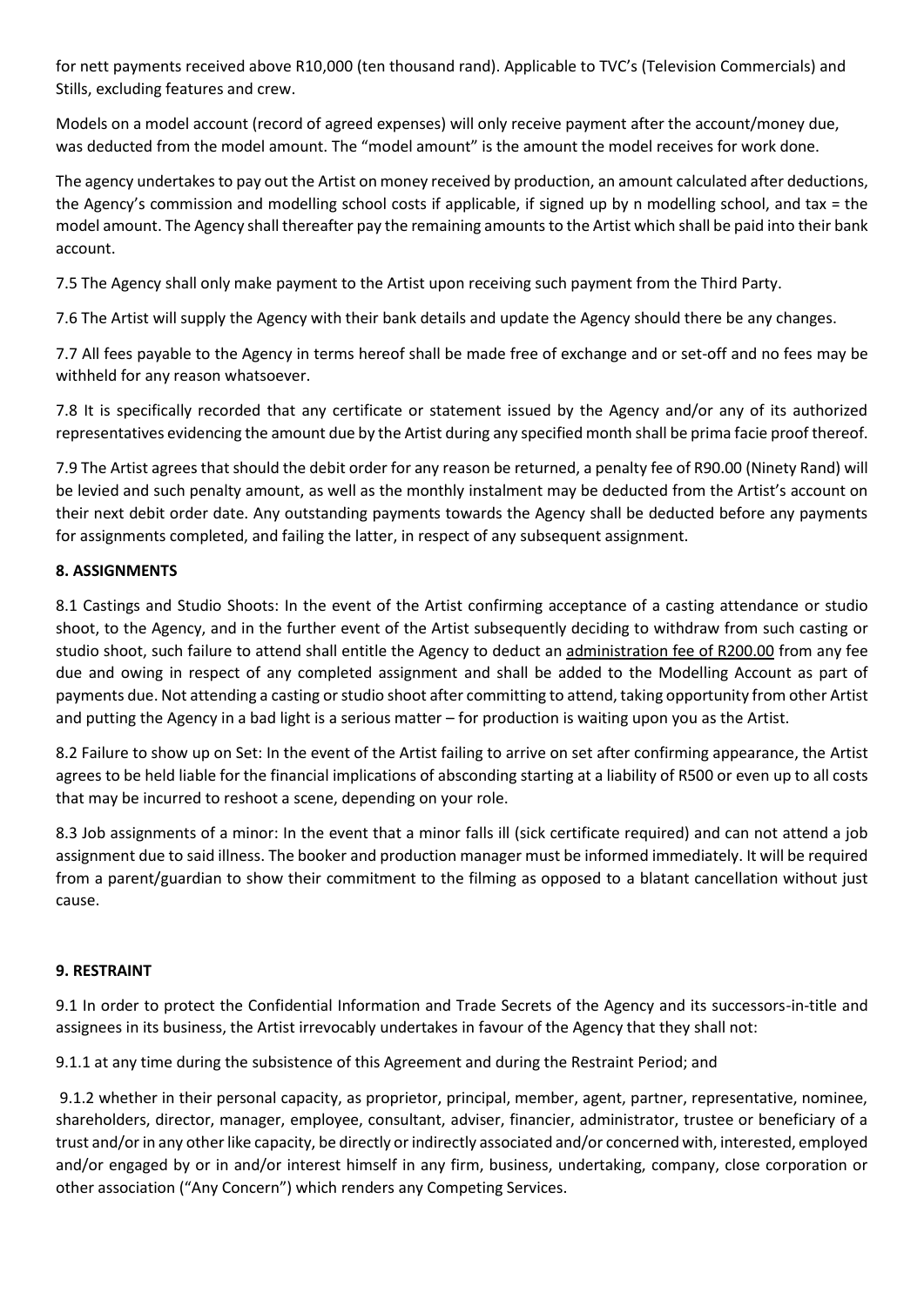9.2 Without derogating from the obligations otherwise imposed on the Artist by clause 9.1, the Artist undertakes in favour of the Agency and its successors-in-title and assigns, that neither he/she, nor any Concern, during the subsistence of this Agreement and/or during the Restraint Period, will directly or indirectly, whether as proprietor, principal, member, agent, partner, representative, shareholder, director, manager, employee, consultant, nominee, joint venture party, adviser, financier, administrator, trustee or beneficiary of a trust and/or in any other like capacity, and whether for remuneration or not for any cause whatsoever, become employed by or render Competing Services to other Agencies or any person or entity of whatsoever nature rendering any Competing Services; The Artist undertakes to pay a once-off founders fee of R3000.00 (Three Thousand Rand) and any monies due and owing to the Agency should they breach clause 9 of the Agreement and leave before the completion of the minimum 24 (Twenty Four) months agreed upon by both parties.

### **10. BREACH OF CONTRACT**

10.1 If either party to this agreement:

10.1.1 Breaches any material term of this Agreement and fails to remedy such breach within 7 (Seven) days after receipt of a written notice from the other party; forward to the Agency's email address, [info@celeb.co.za](mailto:info@celeb.co.za).

10.1.2 Commits any act of insolvency;

10.1.3 Endeavours' to compromise generally with its creditors or does or causes anything to be done which may prejudice the other party's rights hereunder or at all;

10.1.4 Allows any judgment against it to remain unsettled for more than 10 (Ten) days without taking immediate steps to have it rescinded and successfully prosecuting the application for rescission to its final end; or

10.1.5 Is liquidated, whether provisionally or finally or commences business rescue proceedings, the other party may, without prejudice to any other right which it may have against the defaulting party, cancel this agreement and claim damages for the remaining membership fees due and owing in terms of this Agreement.

10.2 The party claiming breach shall be entitled to recover all legal costs incurred by it, including Attorney and Agency scale costs, as it is obliged to pay to its attorneys, from the defaulting party.

10.3 Should a model account be in arrears, the model agrees that CCA can deduct such arrears from any future income.

10.4 In the event that one party institutes legal action against the other party as a result of this agreement, the party instituting the legal action shall have the right, but shall not be obliged, to institute legal action in Magistrates court of Cape Town having jurisdiction irrespective of the quantum of such claim and/or action.

#### **11. NOTICE OF CANCELLATION**

11.1 The Agreement will continue for minimum fixed period of 12 months where after the Agreement will automatically continue on a month to month basis unless the Artist provides the Agency with a 1 (One) month notice of termination by sending a cancellation request in writing to the email address: [info@celeb.co.za](mailto:info@celeb.co.za) .Cancelations requests can be put forward 30 (thirty) days before the expiry date for cancelation, any cancelation prior the 30 (thirty) days cancelation, will not be acknowledge or recorded. Should you cancel within the 12-month fixed term agreement period, a reasonable cancelation charge will apply.

#### **12.CONFIDENTIALITY**

12.1 The Agency acknowledges that it may, in the course of the performance of the Services, gain access to and become acquainted with the techniques, methods and processes, trade secrets, data, information technology, software, business associates, Agencies, and other private, sensitive and confidential information ("Confidential Information") of The Artist.

12.2 The Agency accordingly undertakes, for the duration of this Agreement as well as after the termination thereof, not to directly or indirectly, utilize, disclose or make public to any third party any Confidential Information of The Artist and to keep any Confidential Information secret and confidential at all times, unless such disclosure takes place in the ordinary course of the rendering of the Services in terms of this Agreement.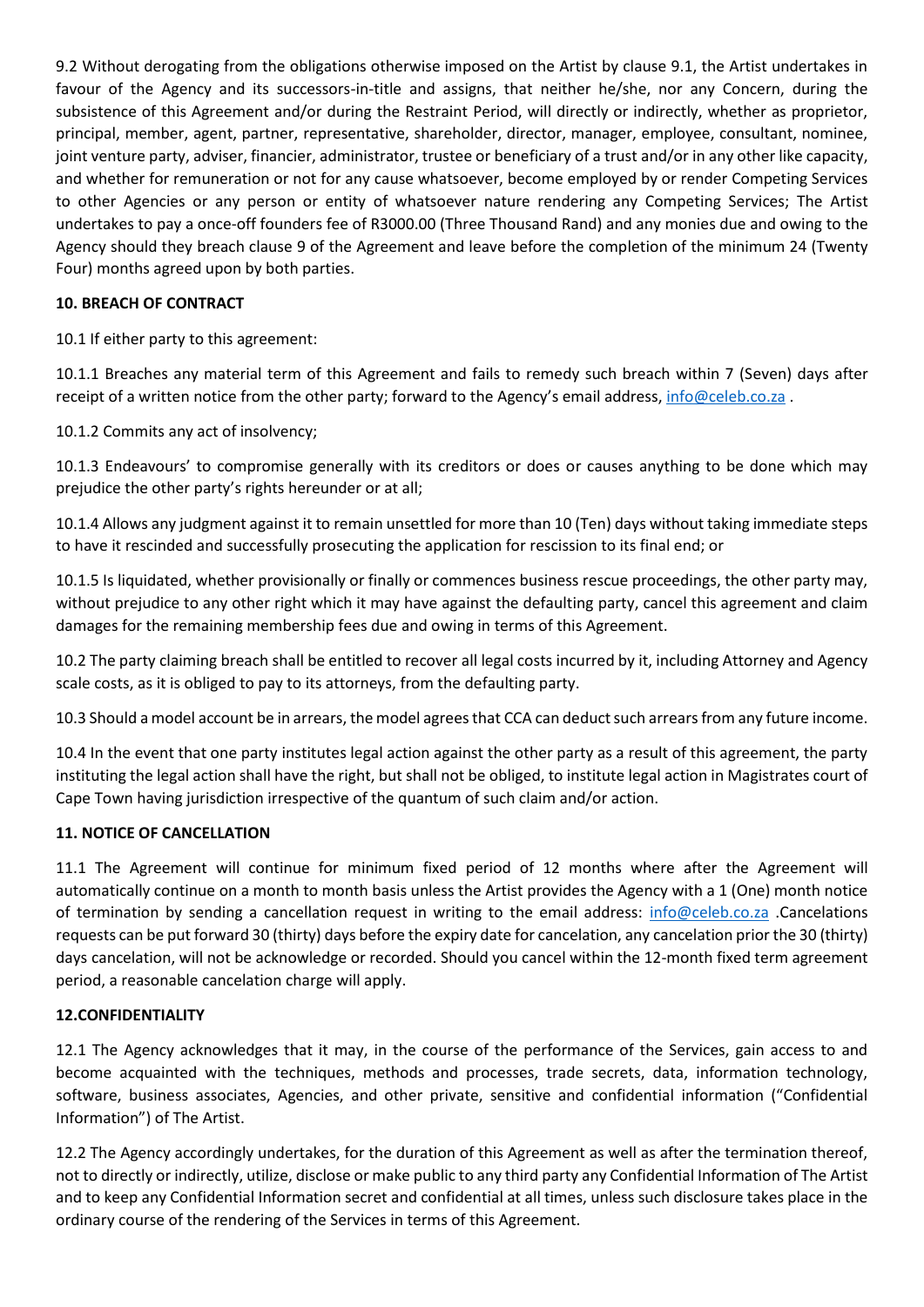12.3 The Confidential Information shall not include:-

12.3.1 information which was known to the Agency prior to its receipt from The Artist;

12.3.2 information which is or lawfully becomes generally available to the public;

12.3.3 information which is lawfully acquired from third parties who have a right to disclose such information;

12.3.4 information which by mutual Agreement is released from confidential status; and

12.3.5 information which is required to be disclosed in response to a valid order of court or other governmental agency or if disclosure is otherwise required by law, and the Agency will provide Artist with prompt written notice if such disclosure is required, and shall limit the disclosure to the minimum necessary to comply with the law.

12.4 It is specifically recorded that the provisions of this clause 12 shall survive the termination and/or expiration of this Agreement.

#### **13. INDEMNITY**

The Artist understands that the Agency provides no guarantee of placement, employment or assignments with any Third Parties. The Agency provides its Services on a commercially reasonable basis and does not guarantee that the Artists will be able to access or use the Services at times or locations of their choosing. The Agency reserves the right to modify or discontinue rendering the Services with notice and the Artist confirms that they will not hold the Agency liable for any modification or discontinuation of the Services. The Artist agrees that the Agency places Artists' with Third Parties in good faith and shall not be held responsible for their credentials, guarantees and actions made to the Artists'. The Artist confirms that they shall not hold the Agency responsible for any late or non-payments due to them by the Third Party. The Artist hereby declares and indemnifies that he/she will not hold the Agency or its employees responsible for any and all losses, injury (including in transit) damage, misdirection notification attempts as well as unsuccessful auditions/castings, penalties where such losses, injury or damage is beyond the reasonable control of the Agency. The waiver of any right under this Agreement shall be binding on the waiving party only to the extent that the waiver has been reduced to writing and signed by the duly authorized representative(s) of the waiving party. This Agreement supersedes all prior Agreements, representations, communications, negotiations and understandings between the parties concerning the subject matter of this Agreement. Whenever possible, each provision of this Agreement shall be interpreted in a manner which makes it effective and valid under applicable law, but if any provision of this Agreement is held to be illegal, invalid or unenforceable under applicable law, that illegality, invalidity or unenforceability shall not affect the other provisions of this Agreement, all of which shall remain in full force. This Agreement may be executed in any number of identical counterparts, all of which when taken together shall constitute one Agreement. Any single counterpart or a set of counterparts taken together which, in either case, are executed by the parties shall constitute a full original of this Agreement for all purposes. All notices and any other communications whatsoever (including, without limitation, any approval, consent, demand, query or request) by either party in terms of this Agreement or relating to it shall be given in writing, and shall be sent by registered post, or delivered by hand, or transmitted by facsimile or electronic mail to the recipient party at its relevant address set out below: - if to the Agency, at the address supplied on the website. [www.celeb.co.za,](http://www.celeb.co.za/) - if to the Artist, at the address provided on the, online submission form, on www.celeb.co.za Either party may, by written notice to the other party, change any of the addresses at which, or the designated person for whose attention those notices or other communications are to be given.

#### **14. WHOLE AGREEMENT**

14.1. This is the entire agreement between the parties.

14.2. Neither party relies in entering into this agreement on any warranties, representations, disclosures or expressions of opinion which have not been incorporated into this agreement as warranties or undertakings.

14.3. No variation or consensual cancellation of this agreement shall be of any force or effect unless reduced to writing and signed by both parties.

14.4 Any notice or other communication given by any party to the other party which; –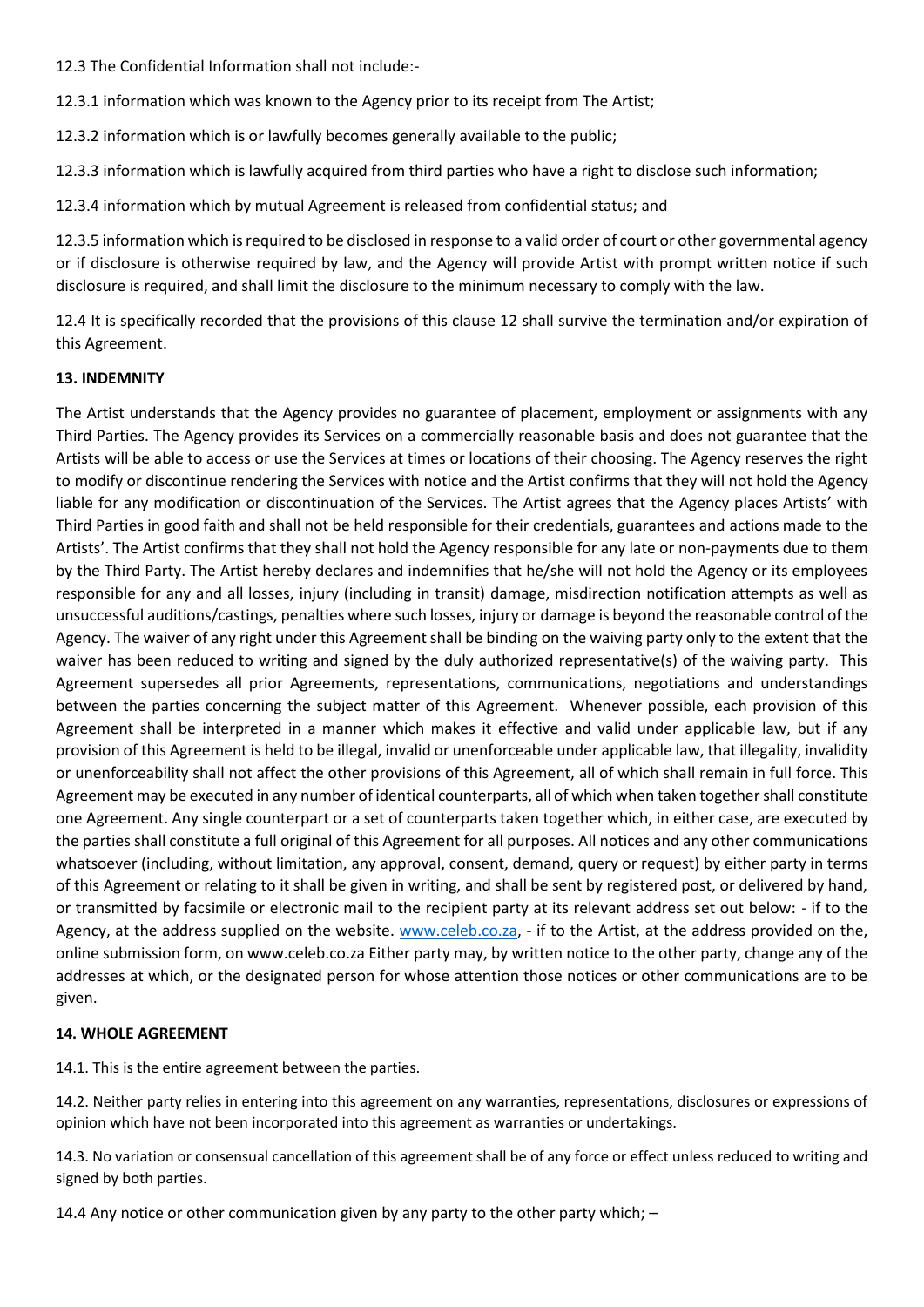14.4.1 is sent by registered post to the addressee at its specified address shall be presumed to have been received by the addressee on the 7th (Seventh) day after the date of posting; or

14.4.2 is delivered by hand during the normal business hours of the addressee at its specified address shall be presumed to have been received by the addressee at the time of delivery; or

14.4.3 is transmitted by facsimile copier to the addressee at the addressee's specified facsimile number shall be presumed to have been received by the addressee on the date of transmission as indicated on the sender's facsimile transmission report; or

14.4.4 is transmitted by electronic mail to the addressee at the addressee's specified electronic mail address shall be presumed to have received by the addressee on the date of transmission as reflected on the sender's electronic mail records.

14.5 The parties choose their respective physical addresses on the joining page as their respective domicilia citandi et executandi (meaning: chosen address of service of all legal notices and documentation) at which all documents relating to any legal proceedings to which they are a party may be served. If that address is changed to another address which is not a physical address in the Republic of South Africa, then the original address shall remain the domicilium citandi et executandi of the relevant party until it nominates a new physical address within the Republic of South Africa in writing, to be its new domicilium citandi et executandi. The parties choose that all agreements shall fall under the jurisdiction of the magistrate court of Cape Town, South Africa.

### **15. NON-WAIVER**

15.1. Neither party shall be regarded as having waived, or be precluded in any way from exercising, any right under or arising from this agreement by reason of such party having at any time granted any extension of time for, or having shown any indulgence to, the other party with reference to any payment or performance hereunder, or having failed to enforce, or delayed in the enforcement of, any right of action against the other party.

15.2. The failure of either party to comply with any non-material provision of this Agreement shall not excuse the other party from performing the latter's obligations hereunder fully and timeously.

#### **16. DOCUMENTS**

The parties agree to perform, or procure the performance, of all further things, and execute and deliver (or procure the execution and delivery) of all further documents, as may be required by law or as may be desirable or necessary to implement or give effect to this Agreement and the transactions contemplated therein.

**Approval by Artist**: I have read the agreement and fully understand what I have read.

No interpreter was necessary and I hereby fully, approve the electronic method as my signature.

**I fully authorized (above 18 years) agree and commit to the above agreement, by ticking the block of the online submitting, Terms and Conditions of the agreement. Ticking of the block, shall be treated as if the Agreement has been personally authorized and signed by me/us. Hereby authorisation is given to be a member of the Agency in my action in submitting my joining request on the Website, [www.celeb.co.za](http://www.celeb.co.za/) .**

#### 17. **GENERAL INFORMATION**

The Artist agrees to save a copy/printout of this Agreement, should any changes be done to this Agreement, e.g. pricing, your saved copy or printout will be your official agreement. If not in possession of such an Agreement the current website Agreement will be seen as your Agreement.

All payments in terms of this agreement is non-refundable.

Your first deduction will be the R150 Joining Fee. This "Once Off" payment shall be deducted as per agreement on the first day of the coming month.